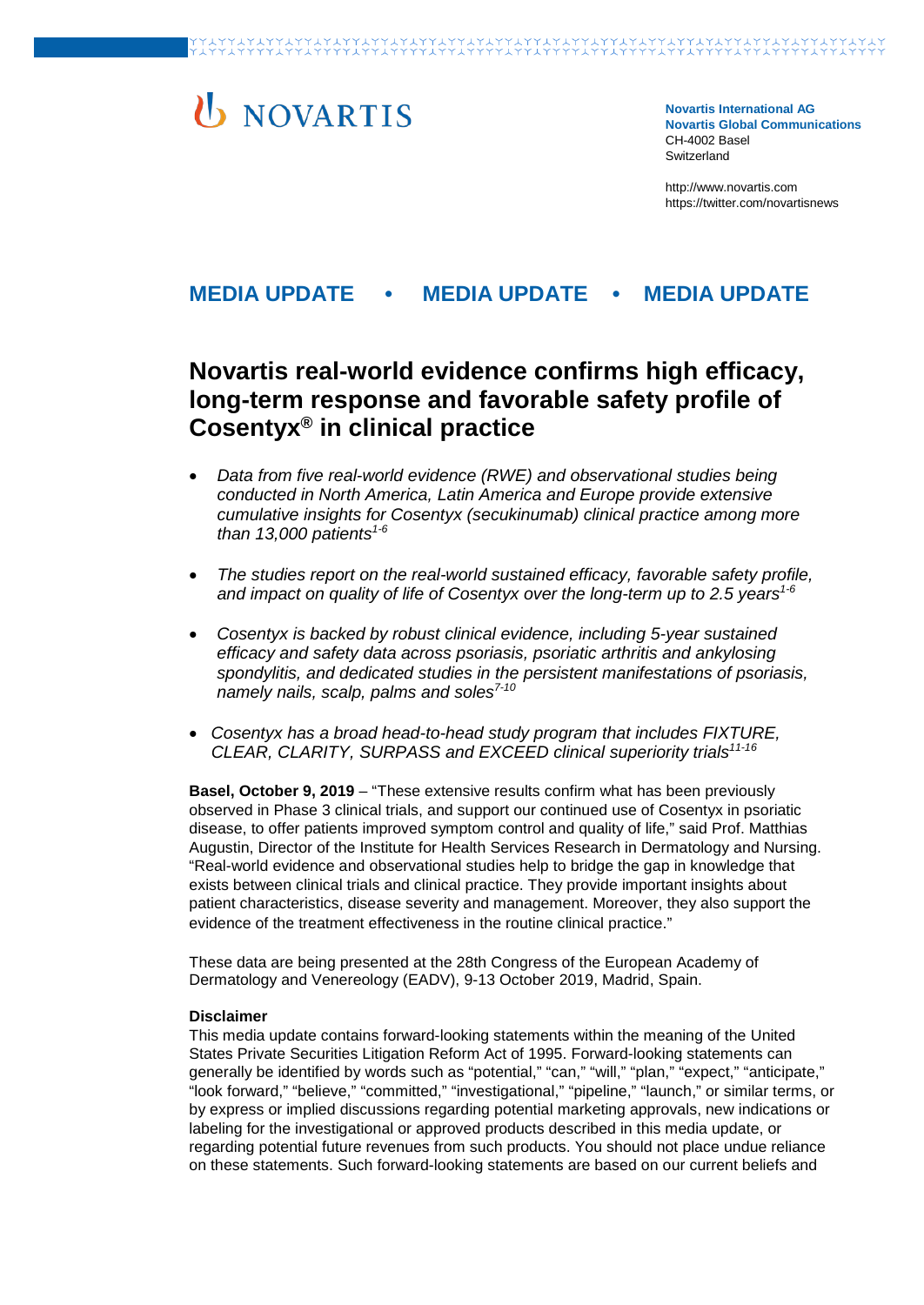expectations regarding future events, and are subject to significant known and unknown risks and uncertainties. Should one or more of these risks or uncertainties materialize, or should underlying assumptions prove incorrect, actual results may vary materially from those set forth in the forward-looking statements. There can be no guarantee that the investigational or approved products described in this media update will be submitted or approved for sale or for any additional indications or labeling in any market, or at any particular time. Nor can there be any guarantee that such products will be commercially successful in the future. In particular, our expectations regarding such products could be affected by, among other things, the uncertainties inherent in research and development, including clinical trial results and additional analysis of existing clinical data; regulatory actions or delays or government regulation generally; global trends toward health care cost containment, including government, payor and general public pricing and reimbursement pressures and requirements for increased pricing transparency; our ability to obtain or maintain proprietary intellectual property protection; the particular prescribing preferences of physicians and patients; general political and economic conditions; safety, quality or manufacturing issues; potential or actual data security and data privacy breaches, or disruptions of our information technology systems, and other risks and factors referred to in Novartis AG's current Form 20-F on file with the US Securities and Exchange Commission. Novartis is providing the information in this media update as of this date and does not undertake any obligation to update any forward-looking statements contained in this media update as a result of new information, future events or otherwise.

#### **About Novartis**

Novartis is reimagining medicine to improve and extend people's lives. As a leading global medicines company, we use innovative science and digital technologies to create transformative treatments in areas of great medical need. In our quest to find new medicines, we consistently rank among the world's top companies investing in research and development. Novartis products reach more than 750 million people globally and we are finding innovative ways to expand access to our latest treatments. About 108,000 people of more than 140 nationalities work at Novartis around the world. Find out more at [www.novartis.com.](http://www.novartis.com/)

Novartis is on Twitter. Sign up to follow @Novartis at<http://twitter.com/novartis> or follow @NovartisNews for the latest News & Media Updates at<https://twitter.com/novartisnews> For Novartis multimedia content, please visit [www.novartis.com/news/media-library](http://www.novartis.com/news/media-library) For questions about the site or required registration, please contact [media.relations@novartis.com](mailto:media.relations@novartis.com)

#### **References**

- 1. Augustin M et al. Secukinumab treatment resulted in normalization of quality of life in moderate-to-severe psoriasis patients with and without previous systemic therapy: Dermatology Life Quality Index results from the PROSE study. Presented at the 38th Congress of the European Academy of Dermatology and Venereology (EADV); 9-13 October 2019; Madrid, Spain.
- 2. Papp KA et al. Sociodemographic and Baseline Disease Profile of Patients with Moderate-to-severe Chronic Plaque Psoriasis Treated with Secukinumab vs Other Treatments: 30 months update from the PURE Registry. Presented at the 38th Congress of the European Academy of Dermatology and Venereology (EADV); 9-13 October 2019; Madrid, Spain.
- 3. Thaçi D et al. Secukinumab real-world effectiveness and safety data on plaque psoriasis treatment in Germany from 2,502 patients: Final results of the PROSPECT study. Presented at the 38th Congress of the European Academy of Dermatology and Venereology (EADV); 9-13 October 2019; Madrid, Spain.
- 4. Papp KA et al. Secukinumab treated Patients in the PURE Registry (Patients with moderate-to-severe chronic plaque psoriasis in Latin America and Canada): 30-month Follow-up Data. Presented at the 38th Congress of the European Academy of Dermatology and Venereology (EADV); 9-13 October 2019; Madrid, Spain.
- 5. Augustin M et al. Effectiveness and safety of secukinumab in a real-world clinical setting in Europe: 1-year results from an interim analysis of the SERENA study. Presented at the 38th Congress of the European Academy of Dermatology and Venereology (EADV); 9-13 October 2019; Madrid, Spain.